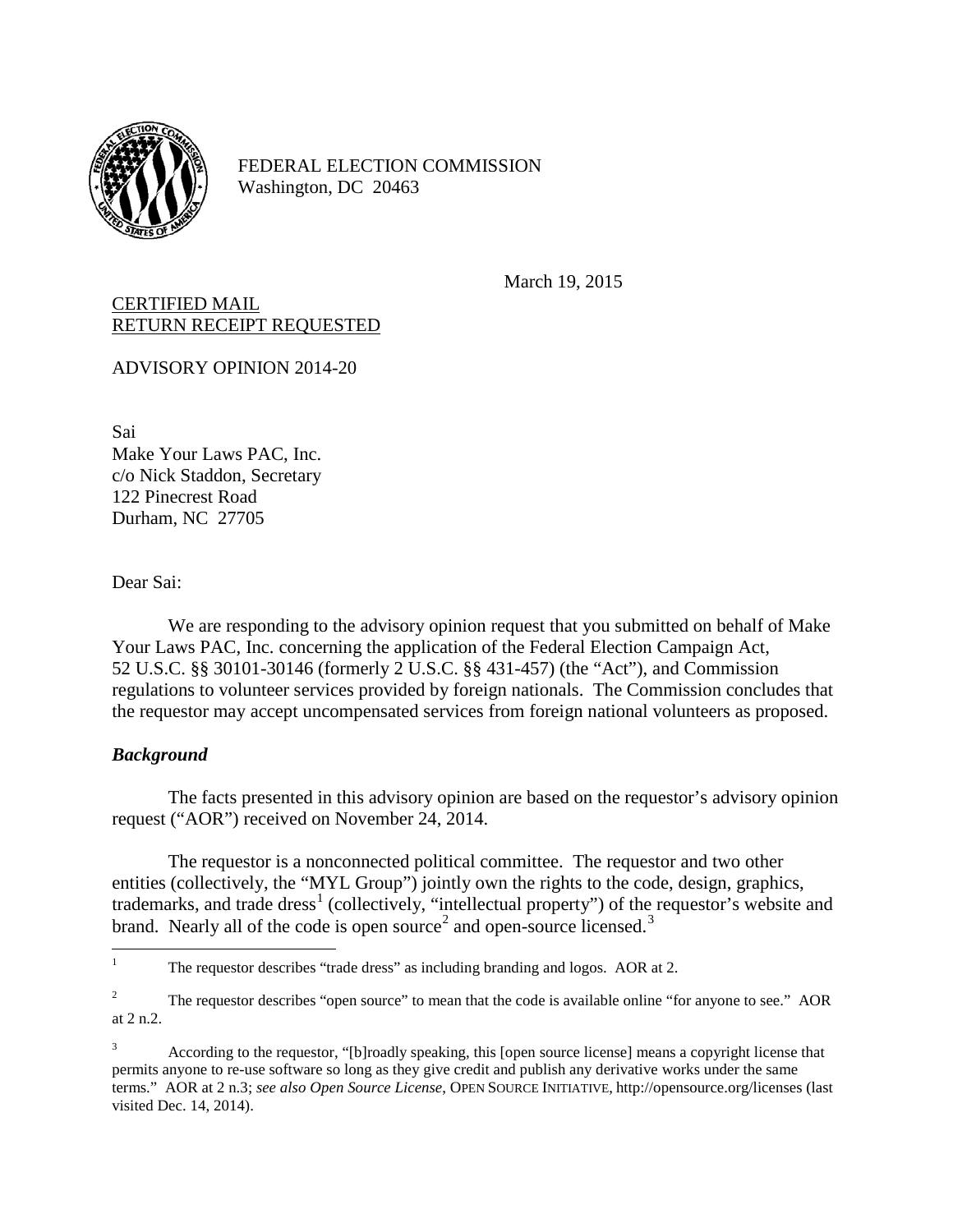"To date, all services in creating the [intellectual property] have been provided by unpaid volunteers who are United States citizens." AOR at 2. The requestor states that when such services might result in the creation of intellectual property, the MYL Group asks volunteers to sign an intellectual property assignment to transfer all rights and ownership in the intellectual property to the MYL Group. The volunteers, however, receive a perpetual license from the MYL Group to use their work as they see fit, unless the MYL Group determines that there would be an impact on its trademark or trade dress.

The requestor would like to accept the same kind of volunteer services from foreign nationals as the MYL Group currently receives from United States citizens, and under the same terms. The volunteer services the requestor proposes to accept from foreign nationals are intended to, and very likely will, result in the creation of website code, logos, and other items. The requestor states that if it cannot obtain the intellectual property rights in such items, it will be unable to use those items or even to accept the foreign nationals' volunteer services. AOR at 4. Because the requestor's website code is open source "and *constantly* available for collaboration," the requestor expects to receive these services on an "*ad hoc*, continuous basis." *Id.* (emphasis in original). The requestor asks the Commission to assume that all requirements of 52 U.S.C. § 30101(8)(B) and (9)(B) (formerly 2 U.S.C. § 431(8)(B) and (9)(B)) are met: "*E.g.* out of pocket costs such as printing, distribution, web hosting, etc. will be paid for by [the requestor]; volunteers will not be 'compensated' by anyone . . . but may use their own equipment (such as a laptop) in providing such services; [the requestor] will not act as an agent of any foreign national nor permit any foreign national to participate in its operations, make decisions regarding contributions or expenditures, etc. . . . ." AOR at 3 n.6.

## *Question Presented*

*May the requestor accept the assignment of any intellectual property in unpaid volunteer services performed by foreign nationals and provided in accordance with 52 U.S.C. § 30101(8)(B)(i) (formerly 2 U.S.C. § 431(8)(B)(i))?* 

## *Legal Analysis and Conclusions*

Yes, the requestor may accept uncompensated volunteer services from foreign nationals as proposed.

The Act prohibits any foreign national from making "a contribution or donation of money or other thing of value" in connection with a federal, state, or local election. $4\,$  $4\,$  52 U.S.C. § 30121(a)(1)(A) (formerly 2 U.S.C. § 441e(a)(1)(A)); *see also* 11 C.F.R. § 110.20(b). The Act also prohibits any person from "solicit[ing], accept[ing], or receiv[ing]" such a contribution or donation from a foreign national. 52 U.S.C. § 30121(a)(2) (formerly 2 U.S.C. § 441e(a)(2)); *see also* 11 C.F.R. § 110.20(g).

<span id="page-1-0"></span> <sup>4</sup> A "foreign national" is "an individual who is not a citizen of the United States or a national of the United States . . . and who is not lawfully admitted for permanent residence." 52 U.S.C. § 30121(b)(2) (formerly 2 U.S.C. § 441e(b)(2)); *see also* 11 C.F.R. § 110.20(a)(3)(ii).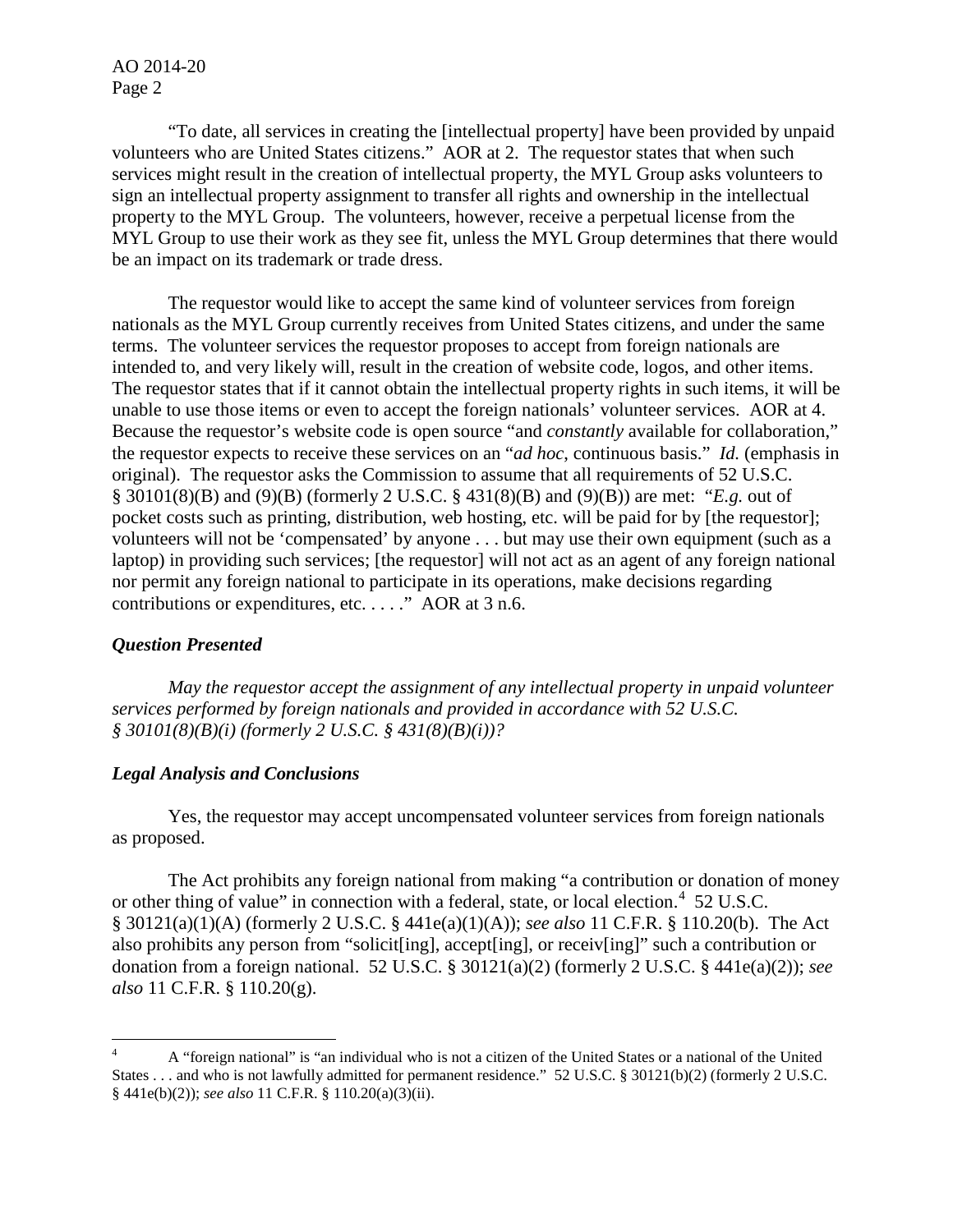AO 2014-20 Page 3

The Act and Commission regulations also provide that the term "contribution" does not include "the value of services provided without compensation by any individual who volunteers on behalf of a candidate or political committee." 52 U.S.C. § 30101(8)(B)(i) (formerly 2 U.S.C. § 431(8)(B)(i)); *see also* 11 C.F.R. § 100.74. Applying this "volunteer services exception" in the context of foreign nationals, the Commission has concluded that a foreign national entertainer who performed without compensation at a candidate's fundraiser did not provide a contribution to that candidate. *See* Factual & Legal Analysis at 6, MURs 5987, 5995, and 6015 (Hillary Clinton For President) (Feb. 30, 2009), http://eqs.fec.gov/eqsdocsMUR/29044230266.pdf. Similarly, in Advisory Opinion 2004-26 (Weller), the Commission found that a foreign national would not provide a contribution to a candidate by participating without compensation in certain of the candidate's campaign-related activities, including the solicitation of contributions, attendance at political events, and meeting with the candidate and his campaign committee. Because the services would not be contributions, they would not be subject to the prohibition on contributions from foreign nationals. Advisory Opinion 2004-26 (Weller) at 2; *see also* Advisory Opinion 2007-22 (Hurysz) at 3 ("[T]he value of volunteer services provided to your campaign by Canadian nationals would not constitute a prohibited in-kind contribution to your campaign."); Advisory Opinion 1987-25 (Otaola) at 1 (concluding that foreign national's "work as a volunteer without compensation would not . . . result in a contribution to a candidate because the value of uncompensated volunteer services is specifically exempted from the definition of contribution under the Act"). $5$ 

For the same reasons, to the extent that a foreign national volunteers his or her uncompensated personal services to the requestor to help design the requestor's website code, logos, "trademarks," and "trade dress," the value of those services would not constitute an unlawful foreign national contribution or donation because they are exempt from the definition of "contribution" under the volunteer services exemption.<sup>[6](#page-2-1)</sup>

<span id="page-2-0"></span> <sup>5</sup> *But see* Advisory Opinion 1981-51 (Metzenbaum) (concluding that foreign national artist would be prohibited from donating uncompensated volunteer services to committee to create original work of art for committee's fundraising). The Commission hereby expressly supersedes Advisory Opinion 1981-51 (Metzenbaum). A statute must be interpreted "as a symmetrical and coherent regulatory scheme." *Food & Drug Admin. v. Brown & Williamson Tobacco Corp.*, 529 U.S. 120, 133 (2000) (internal citations and quotations omitted). In Advisory Opinion 1981-51 (Metzenbaum), however, the Commission did not construe the Act's foreign national contribution ban and volunteer services exception in conjunction with each other. Furthermore, to the extent that MURs 5987, 5996, and 6015 (Hillary Clinton For President) sought to distinguish Advisory Opinion 1981-51 (Metzenbaum) by making a distinction between the provision of volunteer services by a foreign national and the creation and donation of a tangible good, the Commission does not adopt that reasoning.

<span id="page-2-1"></span><sup>&</sup>lt;sup>6</sup> For purposes of the foreign national prohibition, and consistent with congressional intent, the Commission interprets the definition of "donation" in 11 C.F.R. § 110.20 as essentially equivalent to the definition of "contribution." *See, e.g.*, Contribution Limitations and Prohibitions, 67 Fed. Reg. 69,928, 69,944 (Nov. 19, 2002). While the Commission has noted that certain exemptions from the definition of "contribution" cannot necessarily be applied to donations because of differences among states' laws, *see* Prohibited and Excessive Contributions: Non-Federal Funds or Soft Money, 67 Fed. Reg. 49,064, 49,085 (Jul. 29, 2002), the foreign national prohibition is a nationwide provision that does not vary among the states. Thus, the regulatory exemption for volunteer services applies uniformly to federal contributions and state and local donations by foreign nationals. The Commission here does not consider how the terms "contribution" and "donation" may be interpreted elsewhere within the Act or Commission regulations.